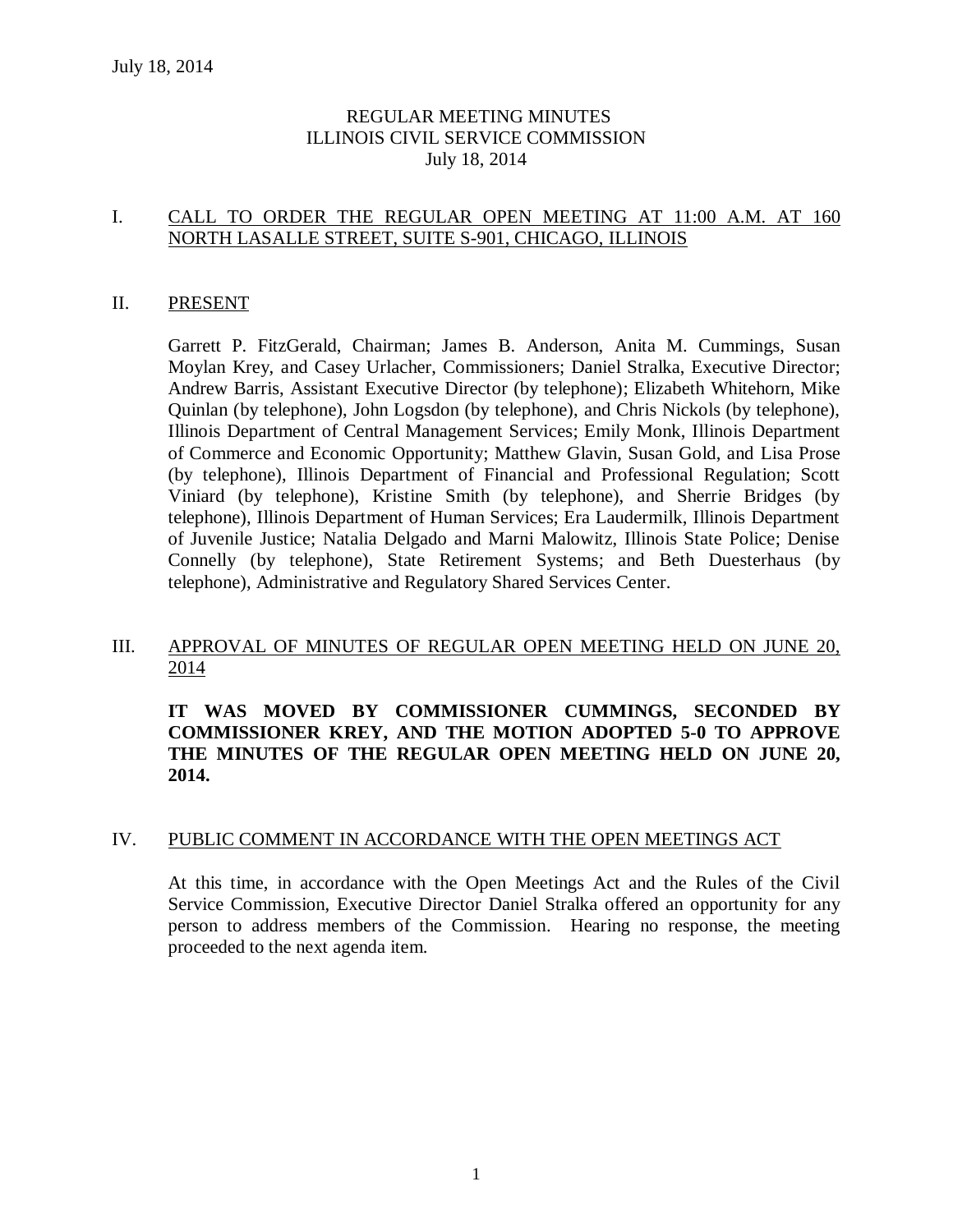#### $V<sub>r</sub>$ EXEMPTIONS UNDER SECTION 4d(3) OF THE PERSONNEL CODE

# A. Report on Exempt Positions from Illinois Dept. of Central Management Services

|        | Total     | Number of Exempt |
|--------|-----------|------------------|
| Agency | Employees | Positions        |
|        |           |                  |
|        |           |                  |
|        |           |                  |
|        |           |                  |
|        |           |                  |
|        |           |                  |
|        |           |                  |
|        |           |                  |
|        |           |                  |
|        |           |                  |
|        |           |                  |
|        |           |                  |
|        |           |                  |
|        |           |                  |
|        |           |                  |
|        |           |                  |
|        |           |                  |
|        |           |                  |
|        |           |                  |
|        |           |                  |
|        |           |                  |
|        |           |                  |
|        |           |                  |
|        |           |                  |
|        |           |                  |
|        |           |                  |
|        |           |                  |
|        |           |                  |
|        |           |                  |
|        |           |                  |
|        |           |                  |
|        |           |                  |
|        |           |                  |
|        |           |                  |
|        |           |                  |
|        |           |                  |
|        |           |                  |
|        |           |                  |
|        |           |                  |
|        |           |                  |
|        |           |                  |
|        |           |                  |
|        |           |                  |
|        |           |                  |
|        |           |                  |
|        |           |                  |
|        |           |                  |
|        |           |                  |
|        |           |                  |
|        |           |                  |
|        |           |                  |
|        |           |                  |
|        |           |                  |
|        |           |                  |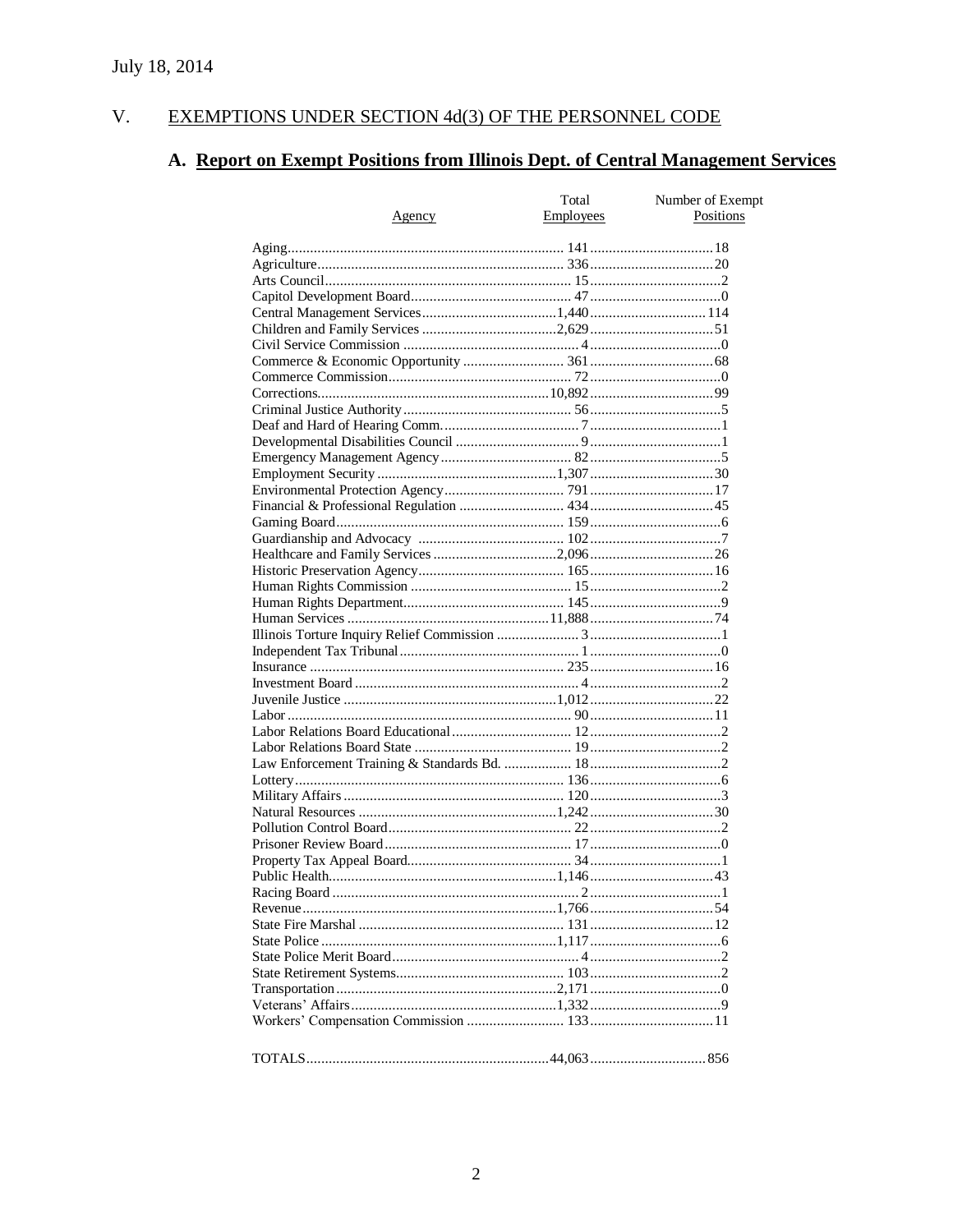### **B. Governing Rule – Section 1.142 Jurisdiction B Exemptions**

- a) The Civil Service Commission shall exercise its judgment when determining whether a position qualifies for exemption from Jurisdiction B under Section 4d(3) of the Personnel Code. The Commission will consider any or all of the following factors inherent in the position and any other factors deemed relevant to the request for exemption:
	- 1) The amount and scope of principal policy making authority;
	- 2) The amount and scope of principal policy administering authority;
	- 3) The amount of independent authority to represent the agency, board or commission to individuals, legislators, organizations or other agencies relative to programmatic responsibilities;
	- 4) The capability to bind the agency, board or commission to a course of action;
	- 5) The nature of the program for which the position has principal policy responsibility;
	- 6) The placement of the position on the organizational chart of the agency, board or commission;
	- 7) The mission, size and geographical scope of the organizational entity or program within the agency, board or commission to which the position is allocated or detailed.
- b) The Commission may, upon its own action after 30 days notice to the Director of Central Management Services or upon the recommendation of the Director of the Department of Central Management Services, rescind the exemption of any position that no longer meets the requirements for exemption set forth in subsection (a). However, rescission of an exemption shall be approved after the Commission has determined that an adequate level of managerial control exists in exempt status that will insure responsive and accountable administrative control of the programs of the agency, board or commission.
- c) For all positions currently exempt by action of the Commission, the Director of Central Management Services shall inform the Commission promptly in writing of all changes in essential functions, reporting structure, working title, work location, position title, position number or specialized knowledge, skills, abilities, licensure or certification.
- d) Prior to granting an exemption from Jurisdiction B under Section 4d(3) of the Personnel Code, the Commission will notify the incumbent of the position, if any, of its proposed action. The incumbent may appear at the Commission meeting at which action is to be taken and present objections to the exemption request.

(Source: Amended at 34 Ill. Reg. 3485, effective March 3, 2010)

\* \* \*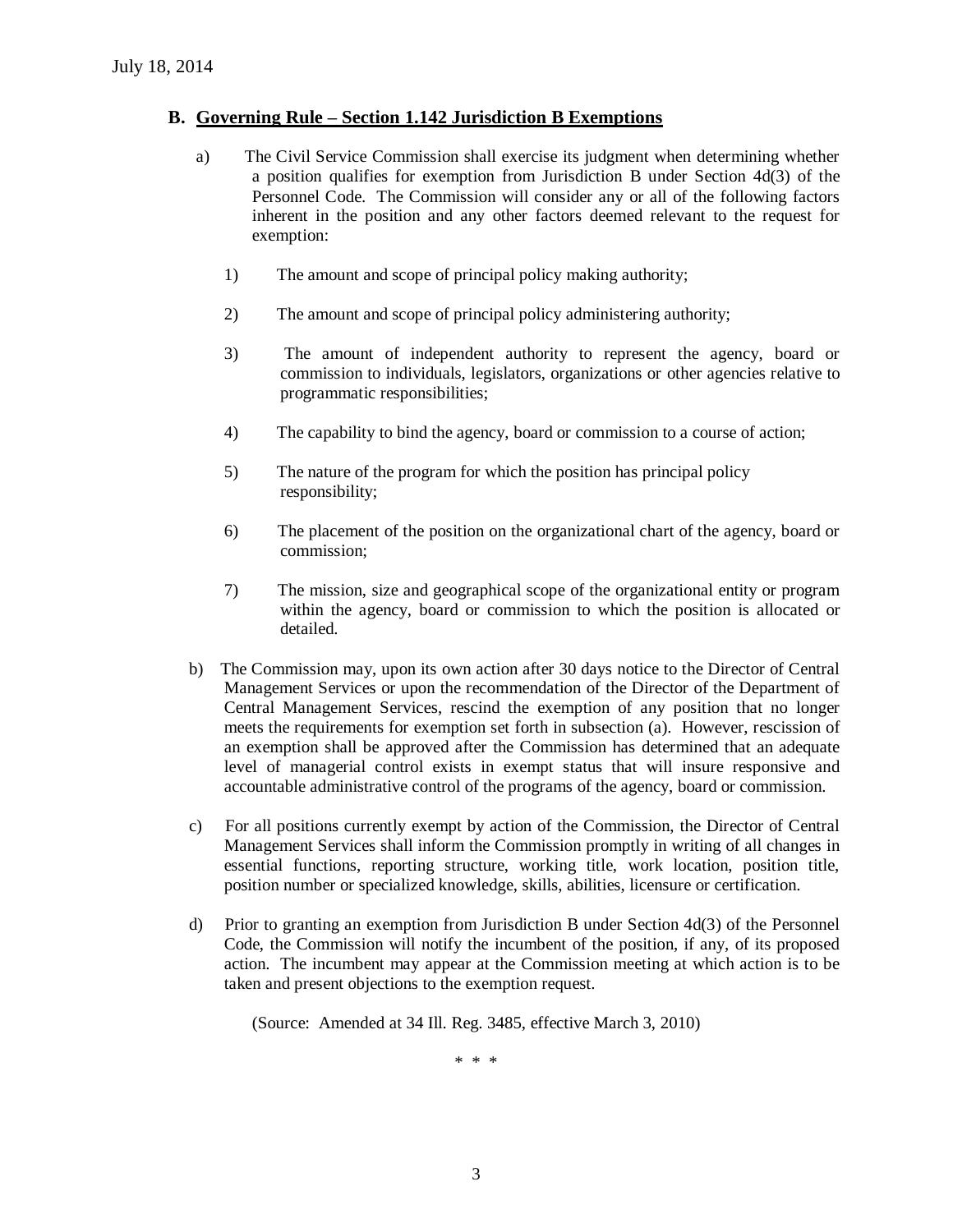# **C. Requests for 4d(3) Exemption**

Executive Director Daniel Stralka reported the following:

- As to Item C1, this request is from the Department of Commerce and Economic Opportunity and is for an Assistant Deputy Director of Marketing, a position that reports to the Deputy Director who reports to the Director. Staff had several questions about this request which the agency responded to with additional materials, but there was insufficient time to review all their submissions and complete the Staff analysis much less forward the additional materials to the Commissioners. This was also the situation for Items C2 and C5. Emily Monk, Chief Operating Officer, indicated she had no objection to continuing these requests until the August meeting.
- As to Items C3 and C4, these requests are from the Department of Commerce and Economic Opportunity and are for Regional Economic Development Liaisons for African-American and Latino businesses, positions that report to the Deputy Director of Regional Economic Development who reports to the Director. The agency had indicated that it regularly meets with these respective caucuses of the General Assembly about economic development issues impacting their respective communities and determined to establish positions that can address the caucuses concerns. Staff was prepared to recommend approval of these requests since similar positions had been established in other agencies but had concerns whether there would be any similar such requests from the agency. Emily Monk confirmed the Staff presentation and added that there are no plans to make any similar requests for any other demographic groups.
- As to Item D1, this request is from the Department of Financial and Professional Regulation and is for a Deputy General Counsel for Real Estate Program Counseling, a position that reports to the General Counsel who reports to the Secretary. This position essentially mirrors other already exempt Deputy General Counsel positions in the agency that have principal legal policy responsibility in the four historical subject areas under the agency's umbrella. There was a recent Executive Order that recreated the Division of Real Estate, and this is one of three requests on this month's agenda related to that Executive Order. For these reasons, Staff recommended approval of this request.
- As to Item D2, this request is from the Department of Financial and Professional Regulation and is for a Chief of Staff, a position that reports to the Secretary. For unknown reasons, the agency's Chief of Staff had been assigned to an exempt Confidential Assistant position under Section 4d(1) of the Personnel Code. The agency is taking this step to more properly exempt this position under Section 4d(3). It will also ensure that the agency is in compliance with the restrictions of Section 4d(1). As the Commission has historically approved similar requests, Staff recommended approval of this request.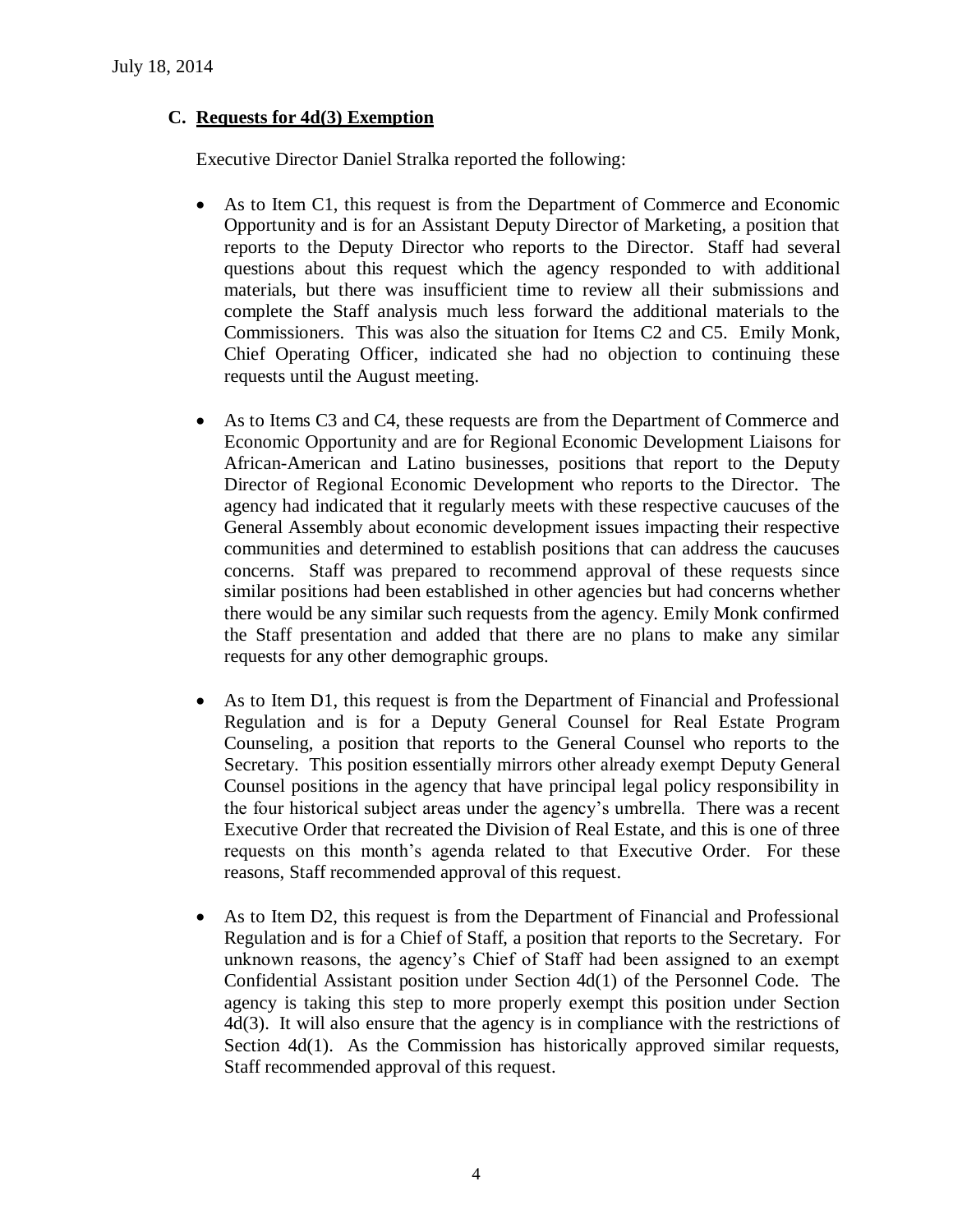- As to Item E, this request is from the Department of Financial and Professional Regulation and is for a Deputy Director for Real Estate Licensing and Education, a position that reports to the Director of Real Estate who reports to the Secretary. As previously indicated, this request is related to the reestablishment of the Division of Real Estate. Staff had concerns that there may be some overlap with another already exempt position related to real estate examinations which were unable to be fully reviewed prior to the meeting. Matthew Glavin, Chief of Staff, explained that the structure for the Division of Real Estate would be similar to that of Nursing. He noted that there were 76,500 licenses in the real estate cluster which included sales, auctions, inspections and appraisals. This position would have principal policy responsibility for not only the licensing process, but also have to address issues related to individuals who are denied licenses. They are not included in the 76,500 number. Once the licensing is accomplished, the principal policy responsibility for managing the profession would pass to the examination position. Commissioner Krey inquired who was previously performing this job. Matthew Glavin responded that it was previously under the Department of Professional Regulation but now that the Division of Real Estate has been separated from Professional Regulation the need to create this position arose.
- As to Item F, this request is from the Department of Financial and Professional Regulation and is for a Legislative Liaison, a position that reports to the Legislative Director who reports to the Secretary. This position will perform traditional legislative liaison duties which the Commission has historically recognized as supporting exemption, but dedicated to the Division of Real Estate. For these reasons, Staff recommended approval of this request.
- As to Item G, this request is from the Department of Human Services and is also for a Legislative Liaison, a position that reports to the Manager of the Office of Legislation who reports to the Secretary. This position also will perform traditional legislative liaison duties which the Commission has historically recognized as supporting exemption. For these reasons, Staff recommended approval of this request. Staff also noted that the agency presently has two exempt legislative liaison positions.
- As to Item H, this request is from the Department of Human Services and is for a Bureau Chief for Home Services, a position that reports to the Deputy Director of Rehabilitation Services who reports to the Assistant Secretary who reports to the Secretary. It has principal policy responsibility for those State residents under the age of 60 who are significantly disabled for a variety of reasons and rather than be institutionalized, will receive home-based care. Staff reminded the Commissioners that we have recently had requests from the Department of Aging related to the Colbert Decree which is mandating that such individuals be able to explore this long-term care option. Staff's only concerns were with the number of exempt positions across multiple agencies that are dedicated to this program. Staff was unable to complete its analysis on this regard, but notes that on its face this position would appear to qualify for exemption. Kristine Smith, Deputy Director/Division of Rehabilitation Services, explained that the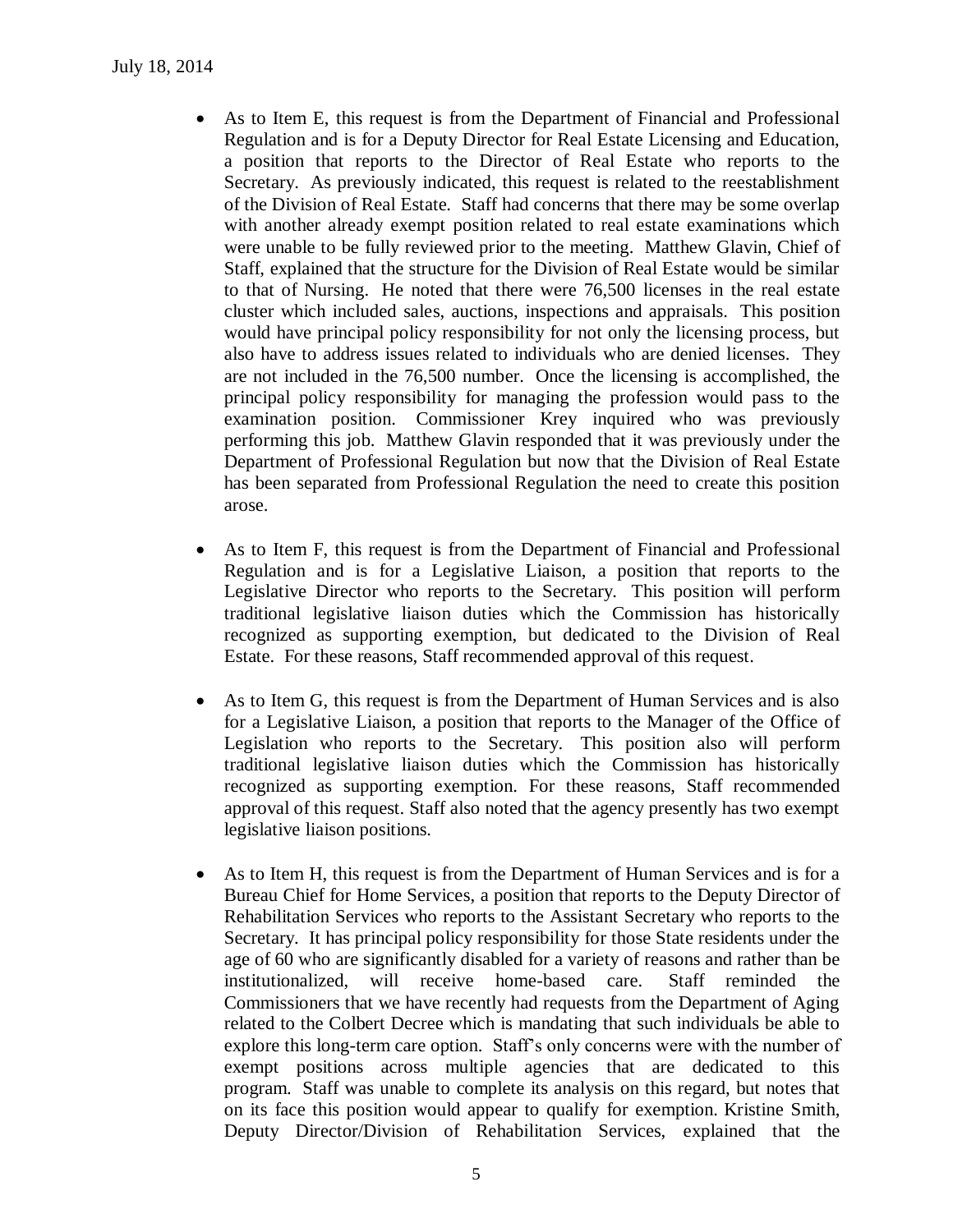Department of Human Services has a waiver program similar to that of the Department on Aging. The agencies just serve different populations, but both are focused on long-term care rebalancing which is the focus of the Colbert Decree. The Department of Human Services' population is in excess of 30,000 residents. This position will be principally responsible to handle the transition these individuals are undergoing from managed care.

- As to Item I, this request is from the Department of Juvenile Justice and is for a Chief of Professional Development and Training, a position that reports to the Director. This position has principal policy responsibility for ensuring the professional development of the agency's employees. Staff noted that there is a similar exempt position in the Department of Corrections. For these reasons, Staff recommended approval of this request. Era Laudermilk, Chief of Staff, added that the individual who had been performing these duties for the agency had recently returned to a position at the Department of Corrections. Commissioner Krey inquired if this individual had been in a Section 4d(3) exempt position. Era Laudermilk indicated they had not.
- As to Item J, this request is from the Illinois State Police and is for the Executive Director of the Concealed Carry Board, a position that reports to the Board itself. The Concealed Carry Board is a statutory creation charged with oversight of the licensing activities for this program. Since the Commission has approved similarly charged positions in the past, Staff recommended approval of this request.
- As to Item K, this request is from the State Retirement System and is for a Policy Advisor, a position that reports to the Executive Secretary. This position will have principal policy responsibility for a number of activities that have traditionally supported exemption. For these reasons, Staff recommended approval of this request.

**IT WAS MOVED BY COMMISSIONER ANDERSON, SECONDED BY COMMISSIONER URLACHER, AND THE MOTION ADOPTED 5-0, TO CONTINUE THE REQUEST FOR 4D(3) EXEMPTION FOR THE FOLLOWING POSITIONS:**

**C1: Assistant Deputy Director (Commerce & Economic Opportunity) C2: Deputy Chief of Staff (Commerce & Economic Opportunity) C5: Illinois Works Manager (Commerce & Economic Opportunity)**

**IT WAS MOVED BY COMMISSIONER ANDERSON, SECONDED BY CHAIRMAN FITZGERALD, AND THE MOTION ADOPTED 5-0, TO GRANT THE REQUEST FOR 4D(3) EXEMPTION FOR THE FOLLOWING POSITIONS:**

**C3: African American Business Dev. (Commerce & Economic Opportunity) C4: Latino Business Development (Commerce & Economic Opportunity)**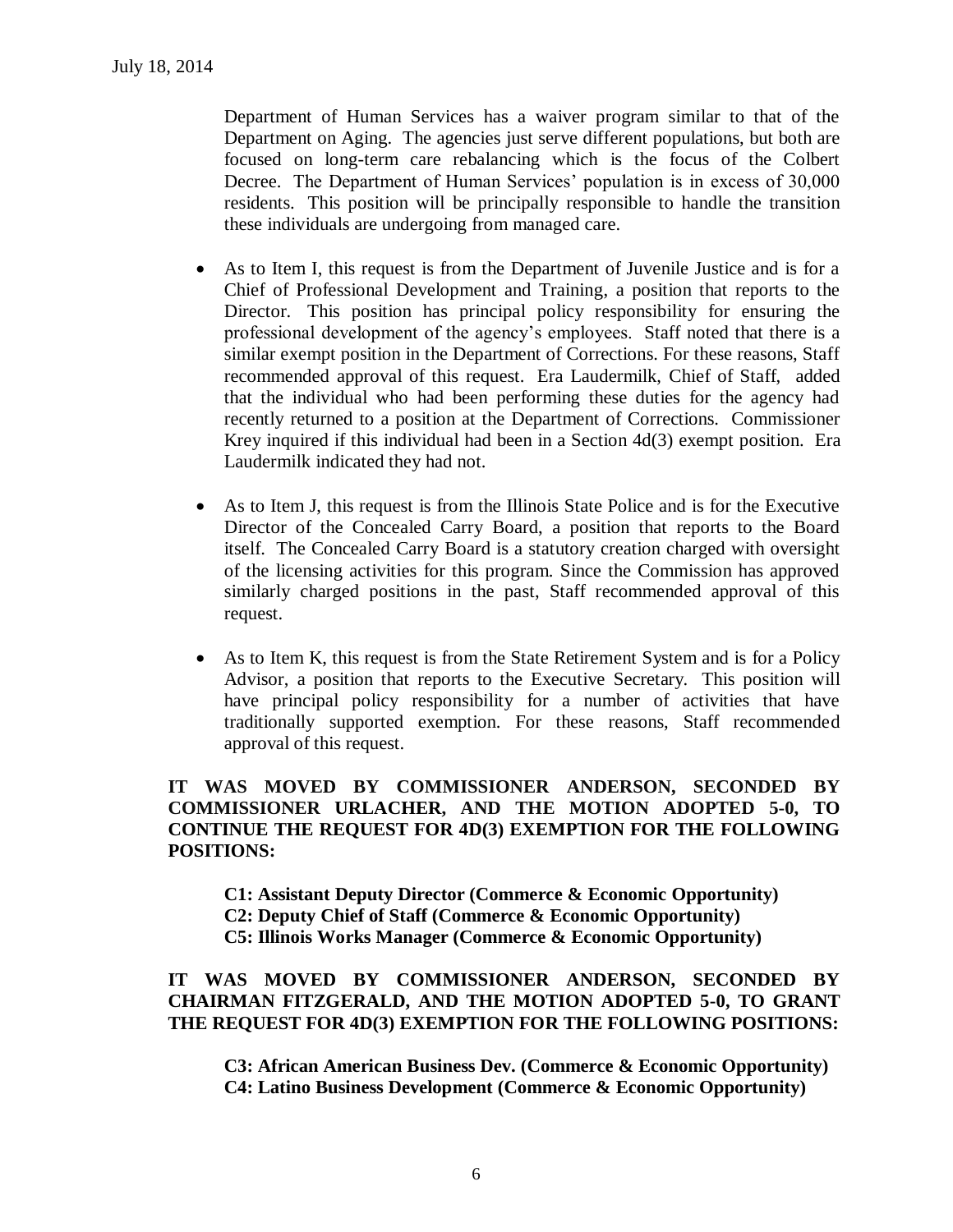**IT WAS MOVED BY COMMISSIONER KREY, SECONDED BY COMMISSIONER ANDERSON, AND THE MOTION ADOPTED 5-0, TO GRANT THE REQUEST FOR 4D(3) EXEMPTION FOR THE FOLLOWING POSITIONS:**

- **D1: Deputy General Counsel, Real Estate Program Counseling (Financial & Professional Regulation)**
- **D2: Chief of Staff (Financial & Professional Regulation)**
- **E: Deputy Director, Real Estate Licensing and Education (Financial and Professional Regulation)**
- **F: Legislative Liaison (Financial & Professional Regulation)**

**IT WAS MOVED BY COMMISSIONER CUMMINGS, SECONDED BY COMMISSIONER ANDERSON, AND THE MOTION ADOPTED 5-0, TO GRANT THE REQUEST FOR 4D(3) EXEMPTION FOR THE FOLLOWING POSITION:**

**G: Legislative Liaison (Human Services)**

**IT WAS MOVED BY COMMISSIONER ANDERSON, SECONDED BY COMMISSIONER URLACHER, AND THE MOTION ADOPTED 4-0, WITH COMMISSIONER CUMMINGS ABSTAINING, TO GRANT THE REQUEST FOR 4D(3) EXEMPTION FOR THE FOLLOWING POSITION:**

**H: Bureau Chief for Home Services (Human Services)**

**IT WAS MOVED BY COMMISSIONER CUMMINGS, SECONDED BY COMMISSIONER URLACHER, AND THE MOTION ADOPTED 5-0, TO GRANT THE REQUEST FOR 4D(3) EXEMPTION FOR THE FOLLOWING POSITIONS:**

- **I: Chief of Professional Development and Training (Juvenile Justice)**
- **J: Executive Director, Concealed Carry Licensing Review Board (State Police)**
- **K: Policy Advisor (State Retirement Systems)**

**The following 4d(3) exemption requests were continued to the August 15, 2014 meeting on July 18, 2014:**

### **C1. Illinois Dept. of Commerce & Economic Opportunity**

| <b>Position Number</b>  | 40070-42-00-010-05-01                       |
|-------------------------|---------------------------------------------|
| <b>Position Title</b>   | Senior Public Service Administrator         |
| Bureau/Division         | Marketing                                   |
| <b>Functional Title</b> | <b>Assistant Deputy Director</b>            |
| Incumbent               | Vacant                                      |
| Supervisor              | Deputy Director who reports to the Director |
| Location                | <b>Cook County</b>                          |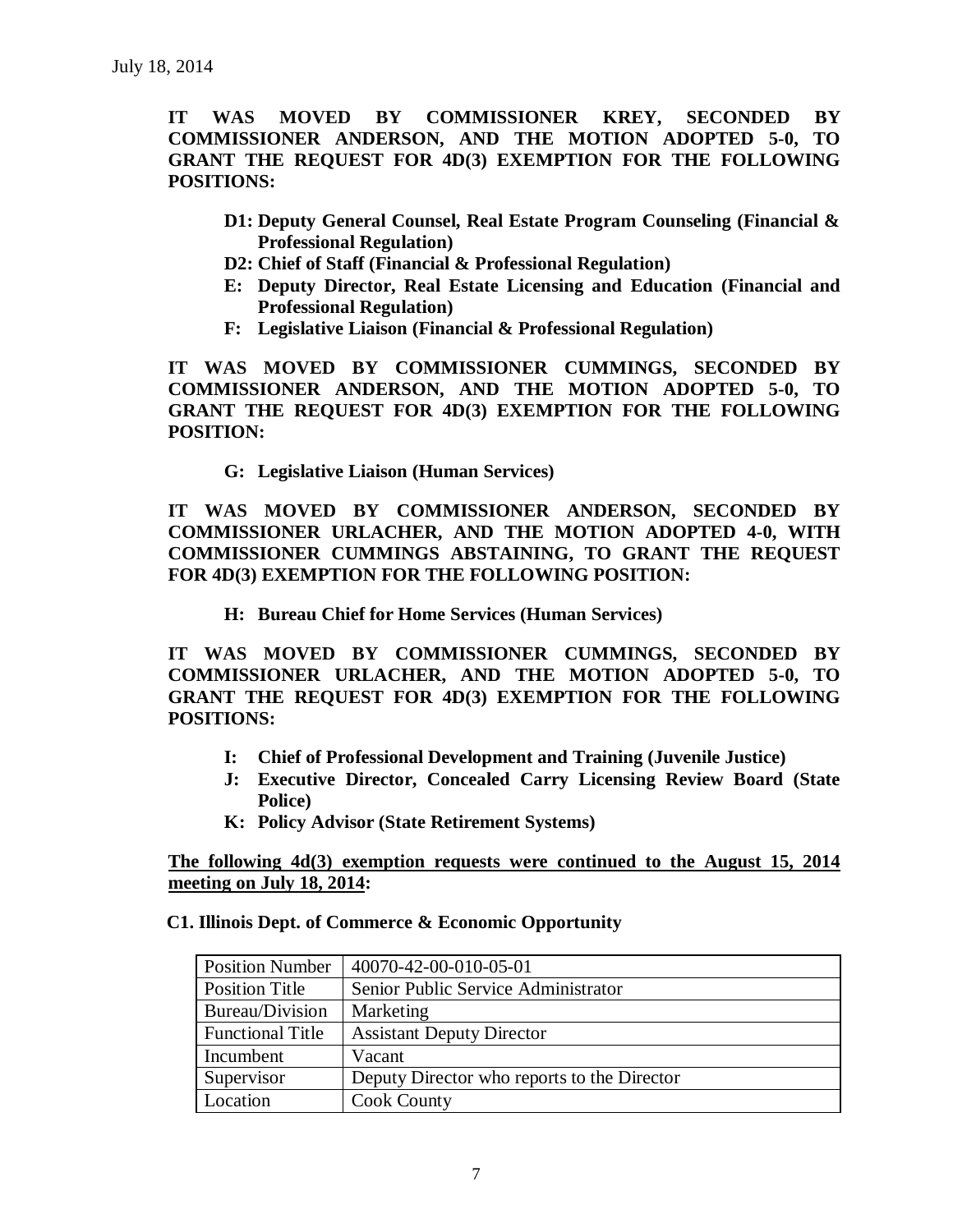| <b>Position Number</b>  | 37015-42-00-000-03-01               |
|-------------------------|-------------------------------------|
| Position Title          | <b>Public Service Administrator</b> |
| Bureau/Division         | Director's Office                   |
| <b>Functional Title</b> | Deputy Chief of Staff               |
| Incumbent               | Vacant                              |
| Supervisor              | Director                            |
| Location                | <b>Cook County</b>                  |

# **C2. Illinois Dept. of Commerce & Economic Opportunity**

# **C5. Illinois Dept. of Commerce & Economic Opportunity**

| <b>Position Number</b>  | 40070-42-40-300-00-01                       |
|-------------------------|---------------------------------------------|
| <b>Position Title</b>   | Senior Public Service Administrator         |
| Bureau/Division         | <b>Employment and Training</b>              |
| <b>Functional Title</b> | Illinois Works Manager                      |
| Incumbent               | Vacant                                      |
| Supervisor              | Deputy Director who reports to the Director |
| Location                | <b>Sangamon County</b>                      |

# **The following 4d(3) exemption requests were granted on July 18, 2014**

### **C3. Illinois Dept. of Commerce & Economic Opportunity**

| <b>Position Number</b>  | 40070-42-10-030-00-01                       |
|-------------------------|---------------------------------------------|
| Position Title          | Senior Public Service Administrator         |
| Bureau/Division         | <b>Regional Economic Development</b>        |
| <b>Functional Title</b> | African American Business Development       |
| Incumbent               | Vacant                                      |
| Supervisor              | Deputy Director who reports to the Director |
| Location                | <b>Cook County</b>                          |

# **C4. Illinois Dept. of Commerce & Economic Opportunity**

| <b>Position Number</b>  | 40070-42-10-040-00-01                       |
|-------------------------|---------------------------------------------|
| Position Title          | Senior Public Service Administrator         |
| Bureau/Division         | <b>Regional Economic Development</b>        |
| <b>Functional Title</b> | Latino Business Development                 |
| Incumbent               | Vacant                                      |
| Supervisor              | Deputy Director who reports to the Director |
| Location                | <b>Cook County</b>                          |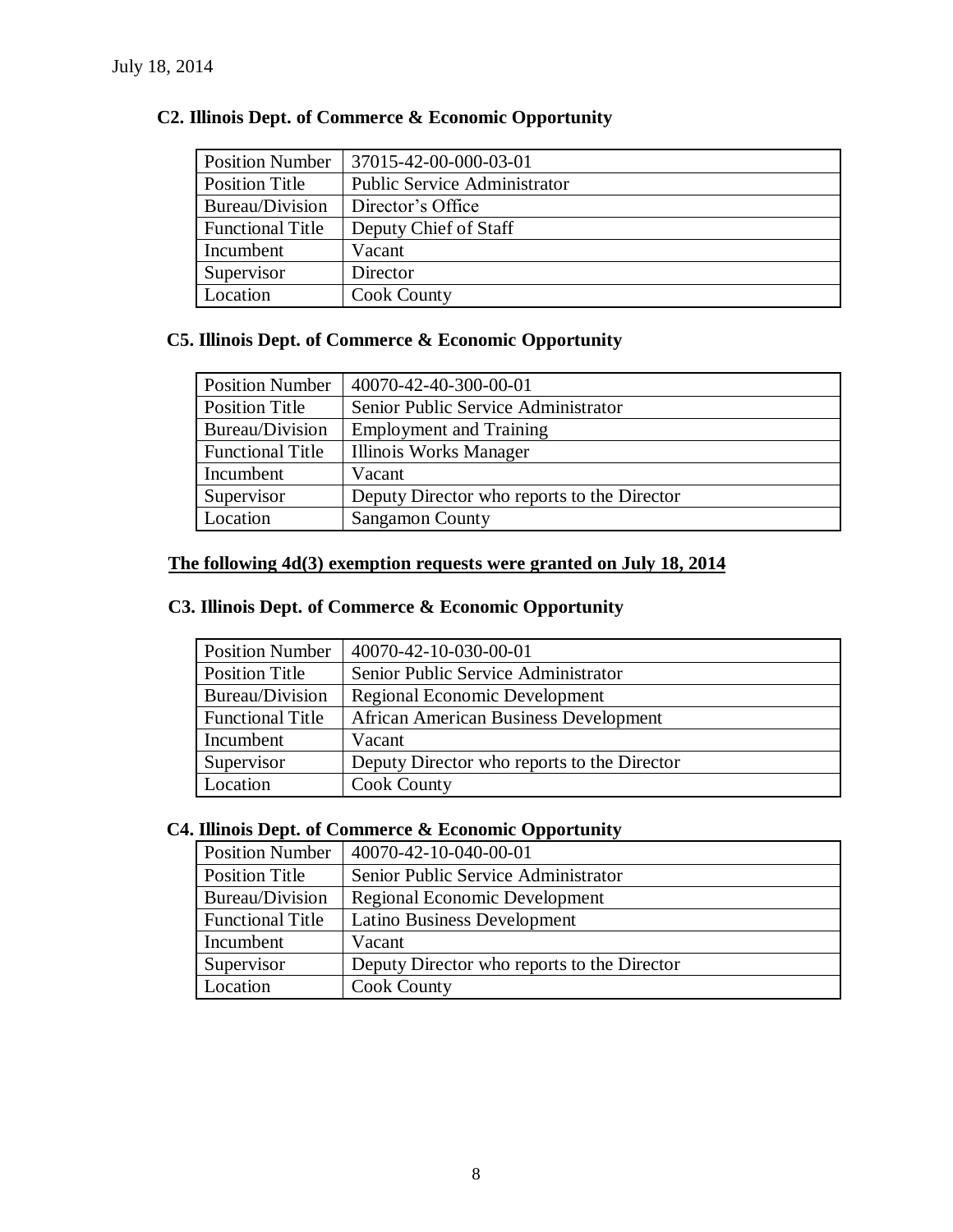| <b>Position Number</b>  | 40070-13-01-900-00-01                                  |
|-------------------------|--------------------------------------------------------|
| <b>Position Title</b>   | Senior Public Service Administrator                    |
| Bureau/Division         | Office of Legal Affairs                                |
| <b>Functional Title</b> | Deputy General Counsel, Real Estate Program Counseling |
| Incumbent               | Vacant                                                 |
| Supervisor              | General Counsel who reports to the Secretary           |
| Location                | <b>Cook County</b>                                     |

# **D1. Illinois Dept. of Financial and Professional Regulation**

# **D2. Illinois Dept. of Financial and Professional Regulation**

| <b>Position Number</b>  | 40070-13-00-050-00-01               |
|-------------------------|-------------------------------------|
| <b>Position Title</b>   | Senior Public Service Administrator |
| Bureau/Division         | Secretary's Staff                   |
| <b>Functional Title</b> | Chief of Staff                      |
| Incumbent               | Matthew T. Glavin                   |
| Supervisor              | Secretary                           |
| Location                | <b>Cook County</b>                  |

# **E. Illinois Dept. of Financial and Professional Regulation**

| <b>Position Number</b>  | 40070-13-50-300-00-01                                |
|-------------------------|------------------------------------------------------|
| <b>Position Title</b>   | Senior Public Service Administrator                  |
| Bureau/Division         | Real Estate Licensing and Education                  |
| <b>Functional Title</b> | Deputy Director                                      |
| Incumbent               | Vacant                                               |
| Supervisor              | Director of Real Estate who reports to the Secretary |
| Location                | <b>Sangamon County</b>                               |

# **F. Illinois Dept. of Financial and Professional Regulation**

| <b>Position Number</b>  | 37015-13-04-500-00-01                             |
|-------------------------|---------------------------------------------------|
| <b>Position Title</b>   | <b>Public Service Administrator</b>               |
| Bureau/Division         | Legislative Affairs                               |
| <b>Functional Title</b> | Legislative Liaison                               |
| Incumbent               | Vacant                                            |
| Supervisor              | Legislative Director who reports to the Secretary |
| Location                | <b>Sangamon County</b>                            |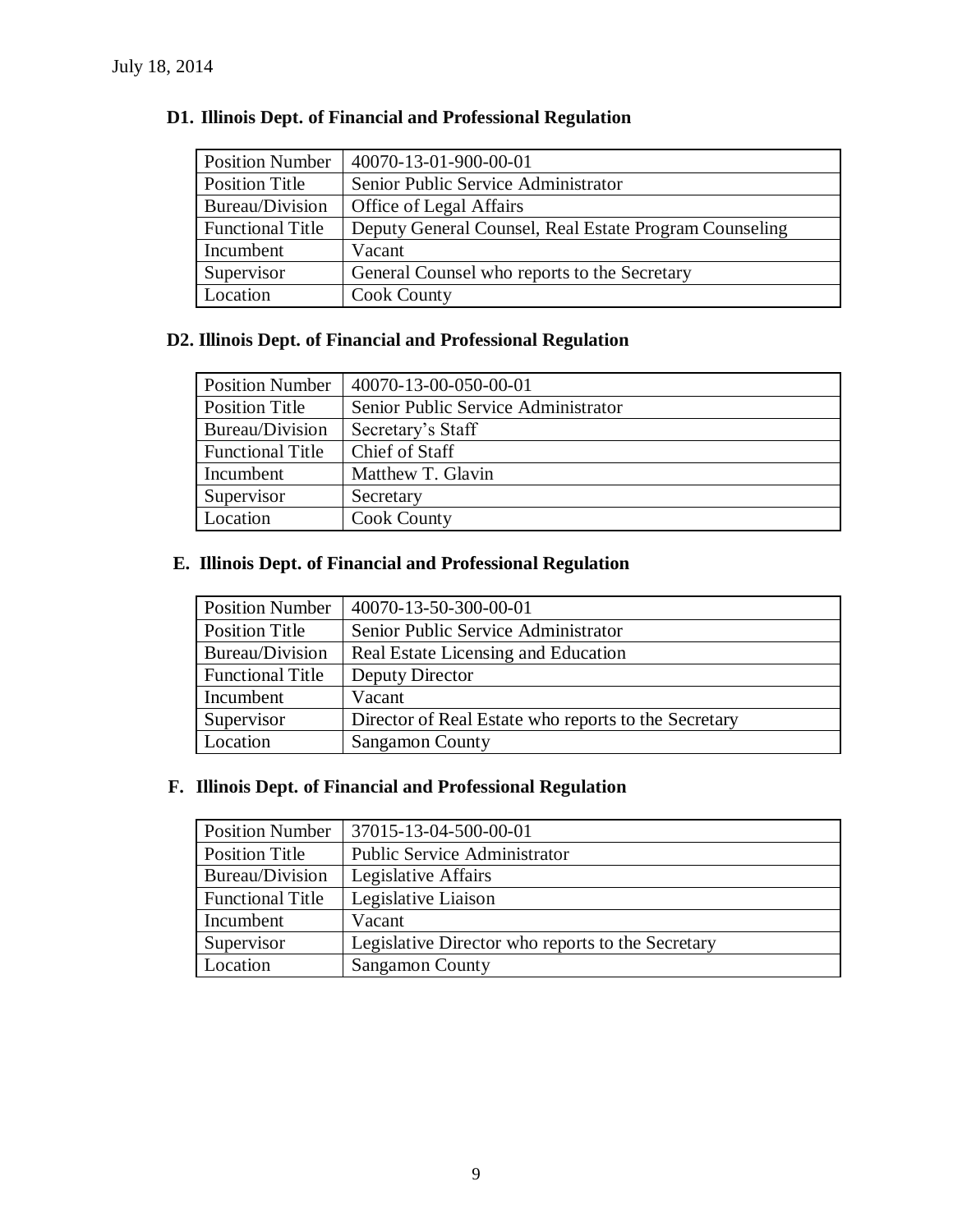| <b>Position Number</b>  | 13852-10-19-040-00-02                                      |
|-------------------------|------------------------------------------------------------|
| <b>Position Title</b>   | Executive II                                               |
| Bureau/Division         | <b>Office of Legislation</b>                               |
| <b>Functional Title</b> | Legislative Liaison                                        |
| Incumbent               | Vacant                                                     |
| Supervisor              | Manager-Office of Legislation who reports to the Secretary |
| Location                | <b>Sangamon County</b>                                     |

# **G. Illinois Department of Human Services**

# **H. Illinois Department of Human Services**

| <b>Position Number</b>  | 40070-10-41-300-00-01                                             |
|-------------------------|-------------------------------------------------------------------|
| <b>Position Title</b>   | Senior Public Service Administrator                               |
| Bureau/Division         | Rehabilitation Services / Bureau of Home Services                 |
| <b>Functional Title</b> | <b>Bureau Chief for Home Services</b>                             |
| Incumbent               | Nyle Robinson                                                     |
| Supervisor              | Director, Division of Rehabilitation Services, who reports to the |
|                         | Assistant Secretary, who reports to the Secretary                 |
| Location                | <b>Sangamon County</b>                                            |

# **I. Illinois Department of Juvenile Justice**

| <b>Position Number</b>  | 40070-27-00-000-30-01                          |
|-------------------------|------------------------------------------------|
| <b>Position Title</b>   | Senior Public Service Administrator            |
| Bureau/Division         | Director's Office                              |
| <b>Functional Title</b> | Chief of Professional Development and Training |
| Incumbent               | Vacant                                         |
| Supervisor              | Director                                       |
| Location                | <b>Cook County</b>                             |

# **J. Illinois State Police**

| <b>Position Number</b>  | 40070-21-00-600-00-01                                      |
|-------------------------|------------------------------------------------------------|
| <b>Position Title</b>   | Senior Public Service Administrator                        |
| Bureau/Division         | Concealed Carry Licensing Review Board (CCLRB)             |
| <b>Functional Title</b> | Executive Director, Concealed Carry Licensing Review Board |
| Incumbent               | Vacant                                                     |
| Supervisor              | Chairman, Concealed Carry Licensing Review Board, who      |
|                         | reports to the Director                                    |
| Location                | <b>Cook County</b>                                         |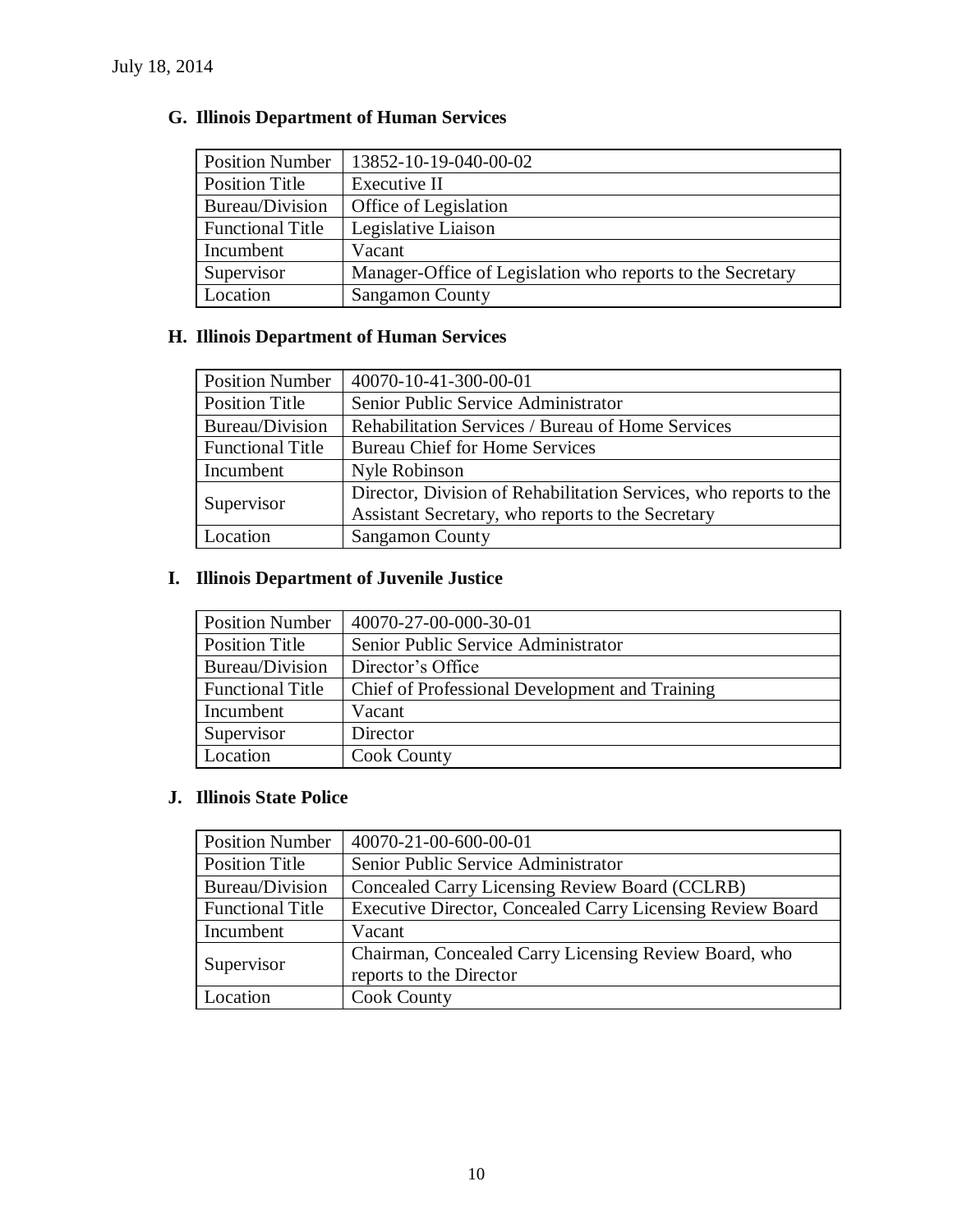| <b>Position Number</b>  | 40070-50-74-000-00-02               |
|-------------------------|-------------------------------------|
| <b>Position Title</b>   | Senior Public Service Administrator |
| Bureau/Division         | Office of the Executive Secretary   |
| <b>Functional Title</b> | Policy Advisor                      |
| Incumbent               | Vacant                              |
| Supervisor              | <b>Executive Secretary</b>          |
| Location                | <b>Sangamon County</b>              |

#### **K. State Retirement Systems**

### VI. CLASS SPECIFICATIONS

#### **A. Governing Rule – Section 1.45 Classification Plan**

The Commission will review the class specifications requiring Commission approval under the Classification Plan and will approve those that meet the requirements of the Personnel Code and Personnel Rules and conform to the following accepted principles of position classification:

- a) The specifications are descriptive of the work being done or that will be done;
- b) Identifiable differentials are set forth among classes that are sufficiently significant to permit the assignment of individual positions to the appropriate class;
- c) Reasonable career promotional opportunities are provided;
- d) The specifications provide a reasonable and valid basis for selection screening by merit examinations;
- e) All requirements of the positions are consistent with classes similar in difficulty, complexity and nature of work.

The following class titles were submitted for abolishment and revision by the Director of the Illinois Department of Central Management Services (CMS):

#### **B. Hearing and Speech Technician 1 (abolish) Hearing and Speech Technician 2 (revise)**

### **C. Veterans Employment Representative 1 (revise) Veterans Employment Representative 2 (revise)**

Staff Analysis: As to the proposed revisions to the Hearing and Speech Technician classes and the Veterans' Employment Representative classes, Assistant Executive Director Barris asked John Logsdon, Central Management Services-Technical Services, the meaning of the term "Under direction" in the Distinguishing Features of Work section within the Hearing and Speech Technician II class. John Logsdon explained that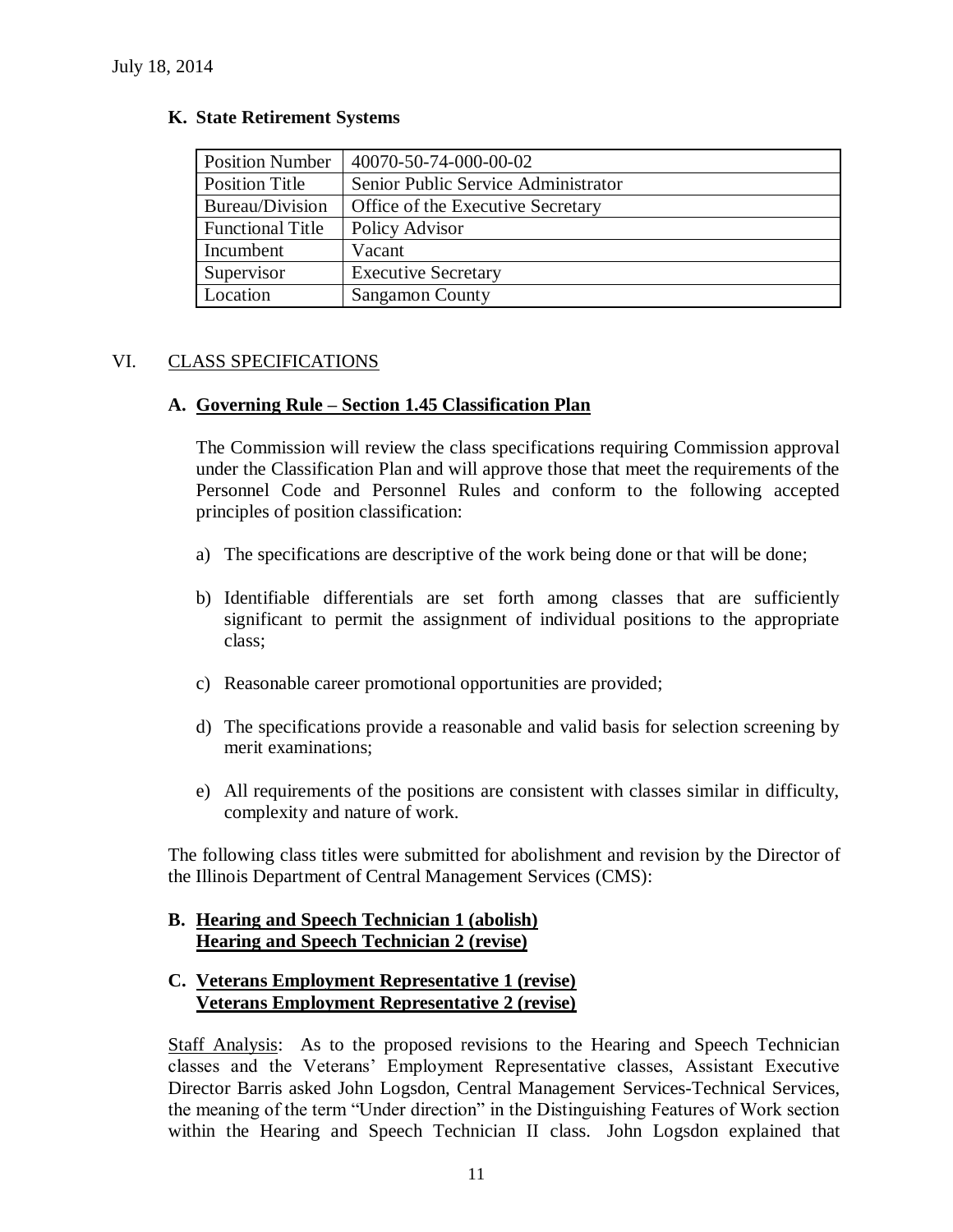although not usually used, the term is listed in the Central Management Services transaction manual as a means to describe the general level of direction within the class. While acknowledging that the class had not been used since 1983, Assistant Executive Director Barris also asked about the reasonable career promotional opportunities of the Hearing and Speech Technician II class if there is only one class left after the revision. John Logsdon explained that there was still the possibility for a promotion to a Specialist class and that Technical Services briefly considered labeling it simply Hearing and Speech Technician but the name change would complicate the examining process for the title. Logsdon noted that it was the Central Management Services classification manual, not the transaction manual, in which the term "under direction" was explained.

In light of the fact that the Hearing and Speech Technician I class has not been used since 1983 and the Veterans' Employment Representative classes have not been updated since before 9/11 and the Iraq War, both classes need revisions to stay current with current training and US Department of Labor guidelines, and both class revisions/abolishments were approved through the collective bargaining process resulting in no changes in compensation in any of the classes, Staff recommended approval as the revisions comply with Section 1.45 of the Rules of the Civil Service Commission.

# **IT WAS MOVED BY COMMISSIONER KREY, SECONDED BY COMMISSIONER CUMMINGS, AND THE MOTION ADOPTED 5-0 TO APPROVE THE ABOLISHMENT AND REVISION OF THE FOLLOWING CLASS TITLES TO BE EFFECTIVE ON AUGUST 1, 2014:**

- **B. Hearing and Speech Technician 1 (abolish) Hearing and Speech Technician 2 (revise)**
- **C. Veterans Employment Representative 1 (revise) Veterans Employment Representative 2 (revise)**

**IT WAS MOVED BY COMMISSIONER KREY, SECONDED BY COMMISSIONER URLACHER, AND THE MOTION ADOPTED 5-0 TO DISAPPROVE ANY CLASS SPECIFICATIONS RECEIVED BY THE COMMISSION NOT CONTAINED IN THIS REPORT TO ALLOW ADEQUATE STUDY.** 

### VII. MOTION TO CLOSE A PORTION OF THE MEETING

**IT WAS MOVED BY COMMISSIONER CUMMINGS, SECONDED BY COMMISSIONER URLACHER, AND BY ROLL CALL VOTE THE MOTION ADOPTED 5-0 TO CLOSE A PORTION OF THE MEETING PURSUANT TO SUBSECTIONS 2(c)(1), 2(c)(4), AND 2(c)(11) OF THE OPEN MEETINGS ACT.**

| <b>FITZGERALD YES</b> |            | <b>ANDERSON</b> | <b>YES</b> |
|-----------------------|------------|-----------------|------------|
| CUMMINGS YES          |            | <b>KREY</b>     | YES.       |
| URLACHER              | <b>YES</b> |                 |            |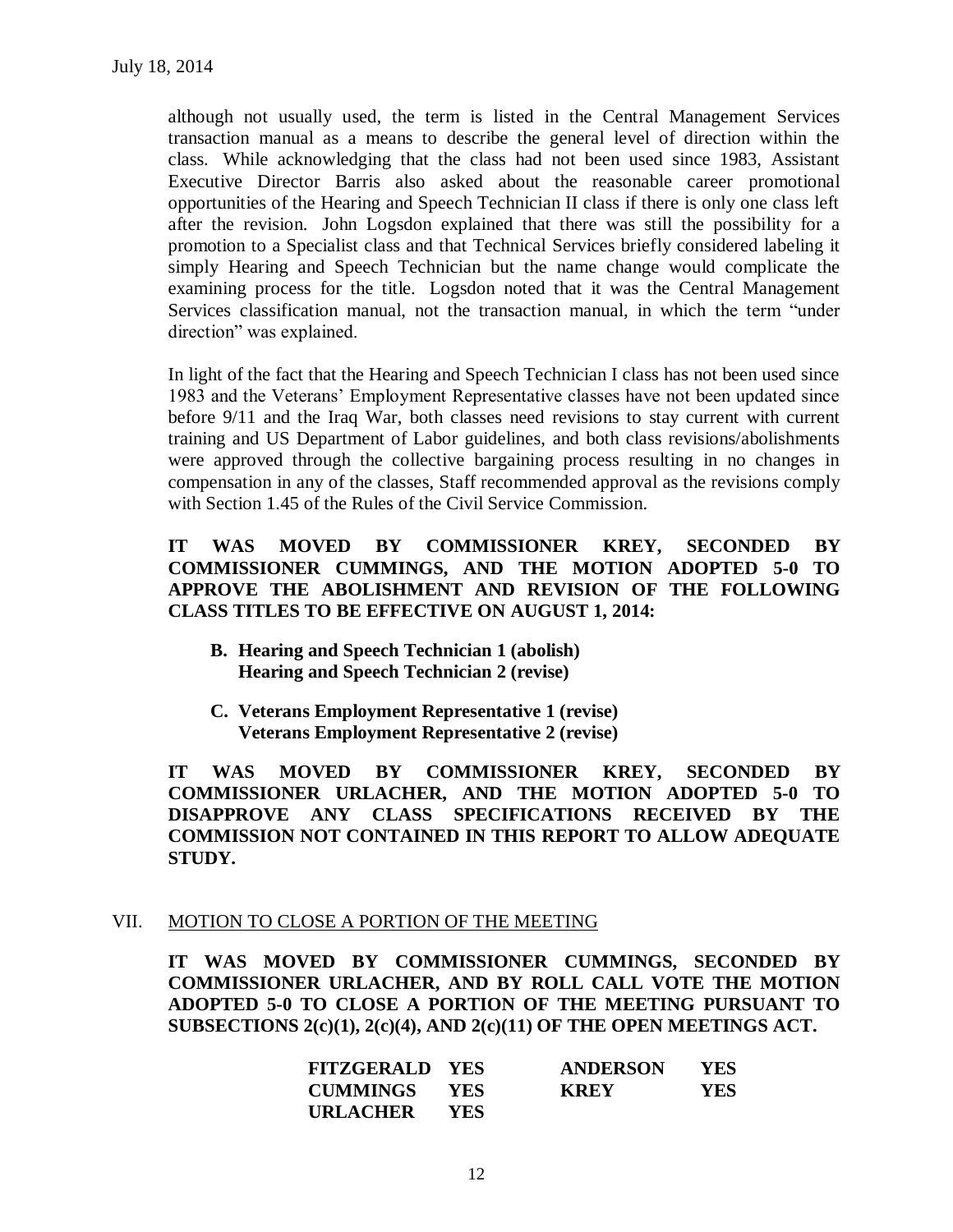### VIII. RECONVENE THE OPEN MEETING

Upon due and proper notice the regular open meeting of the Illinois Civil Service Commission was reconvened at 160 North LaSalle Street, Suite S-901, Chicago, Illinois at 11:33 a.m.

#### **PRESENT**

Chairman Garrett P. FitzGerald; James B. Anderson, Anita M. Cummings, Susan Moylan Krey, and Casey Urlacher, Commissioners; Daniel Stralka, Executive Director; and Andrew Barris, Assistant Executive Director (by telephone).

#### IX. NON-MERIT APPOINTMENT REPORT

The Personnel Code permits non-merit appointments for a limited period of time, i.e., emergency appointments shall not exceed 60 days and shall not be renewed, and positions shall not be filled on a temporary or provisional basis for more than six months out of any twelve-month period. Consecutive non-merit appointments are not violative of the Code; however, they do present a possible evasion of merit principles and should be monitored. Set forth below is the number of consecutive non-merit appointments made by each department.

| <b>Agency</b>                       | 5/31/14        | 6/30/14                 | 6/30/13                  |
|-------------------------------------|----------------|-------------------------|--------------------------|
| Aging                               | 2              | 2                       | 1                        |
| Agriculture                         | $\theta$       | $\bf{0}$                | $\overline{2}$           |
| <b>Arts Council</b>                 | 0              | $\boldsymbol{0}$        |                          |
| <b>Central Management Services</b>  |                | 6                       | $\overline{2}$           |
| <b>Children and Family Services</b> | 6              | 6                       | 10                       |
| Corrections                         |                |                         | 0                        |
| <b>Criminal Justice Authority</b>   |                |                         | $\Omega$                 |
| <b>Gaming Board</b>                 |                | $\bf{0}$                | $\Omega$                 |
| Healthcare and Family Services      |                | 10                      | 21                       |
| <b>Historic Preservation Agency</b> | 5              | 5                       | 0                        |
| Human Rights Department             | 0              | $\mathbf{1}$            | 0                        |
| <b>Human Services</b>               |                | $\overline{\mathbf{4}}$ |                          |
| Insurance                           |                |                         |                          |
| Juvenile Justice                    |                | 1                       | 0                        |
| <b>Natural Resources</b>            | $\overline{0}$ | 28                      | $\overline{0}$           |
| Property Tax Appeal Board           | $\overline{0}$ | $\boldsymbol{0}$        | 3                        |
| <b>Public Health</b>                | $\overline{0}$ | $\bf{0}$                | $\overline{2}$           |
| Revenue                             | 3              | 3                       | 5                        |
| <b>State Police Merit Board</b>     | 0              | $\boldsymbol{0}$        |                          |
| <b>State Retirement Systems</b>     |                | 3                       | $\overline{0}$           |
| Veterans' Affairs                   |                | 1                       | $\overline{\mathcal{A}}$ |
| <b>Totals</b>                       | 38             | 73                      | 54                       |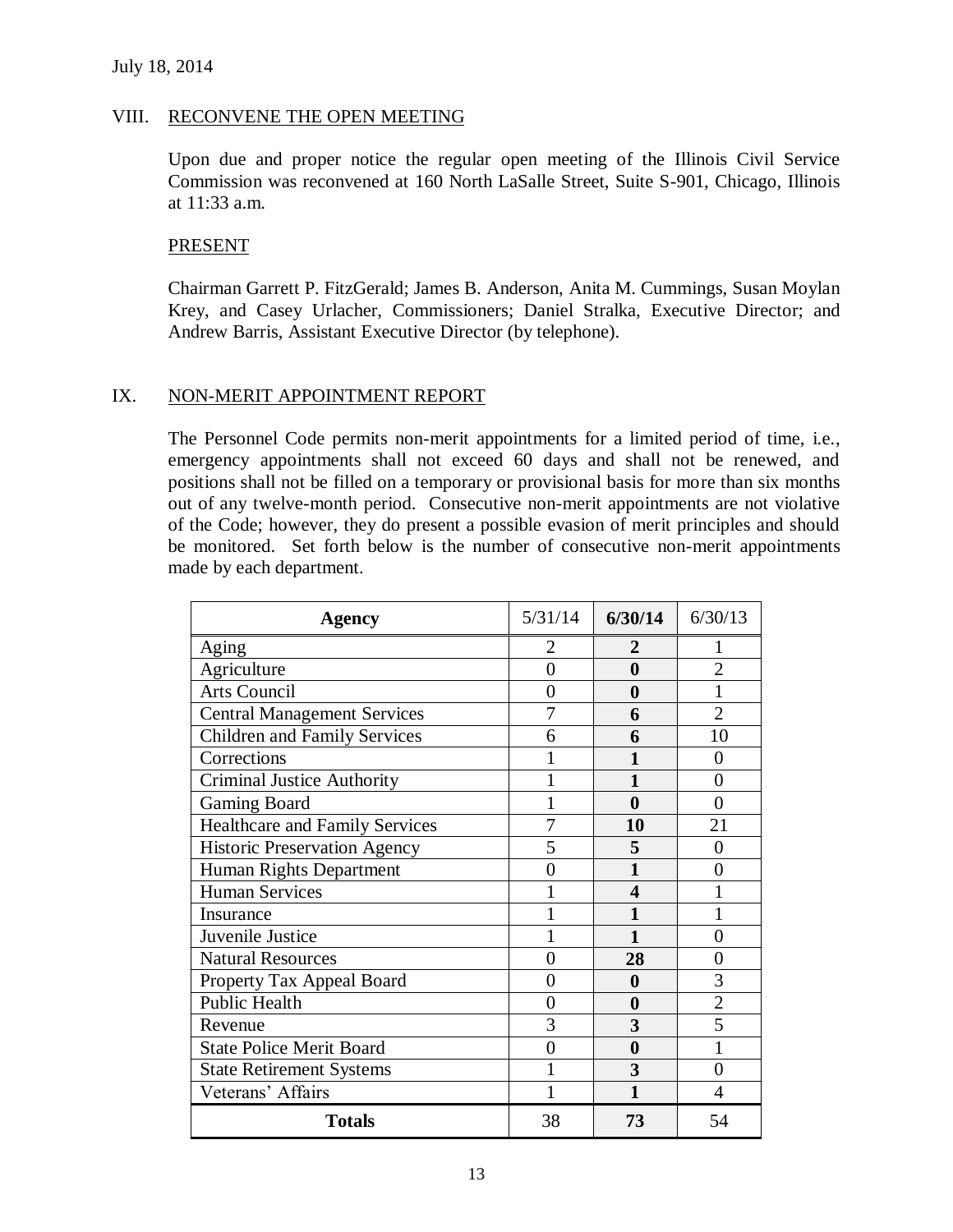# X. PUBLICLY ANNOUNCED DECISION RESULTING FROM REMAND

# **DA-46-12 ON REMAND FROM CIRCUIT COURT (12-MR-968)**

| Employee                 | Toria N. Jones                                                                                                                                                                                      | <b>Appeal Date</b>                    | 03/08/12                                        |
|--------------------------|-----------------------------------------------------------------------------------------------------------------------------------------------------------------------------------------------------|---------------------------------------|-------------------------------------------------|
| Agency                   | <b>Healthcare and Family Services</b>                                                                                                                                                               | <b>Decision Date</b>                  | 10/19/12                                        |
| Type                     | Discharge                                                                                                                                                                                           | ALJ                                   | <b>Andrew Barris</b>                            |
| Proposal for<br>Decision | Uphold discharge                                                                                                                                                                                    | Final<br>Decision                     | Uphold discharge.                               |
| Remanded                 | Discharge is reversed; remanded to<br>Commission to review the record<br>and conduct such proceedings as<br>may be necessary to determine what<br>discipline, short of discharge, is<br>appropriate | Proposal for<br>Decision on<br>Remand | Appropriate<br>discipline short of<br>discharge |

**IT WAS MOVED BY COMMISSIONER KREY, SECONDED BY COMMISSIONER URLACHER, AND BY ROLL CALL VOTE OF 5-0 THE MOTION ADOPTED TO MODIFY THE PROPOSAL FOR DECISION THAT DISCHARGE IS THE APPROPRIATE LEVEL OF DISCIPLINE. THE COMMISSION FINDS THE APPROPRIATE DISCIPLINE, SHORT OF DISCHARGE, TO BE A 90-DAY SUSPENSION PLUS THE DURATION OF THE SUSPENSION PENDING DISCHARGE SO AS TO BE IN COMPLIANCE WITH THE CIRCUIT COURT'S ORDER.**

| <b>FITZGERALD YES</b> |            | <b>ANDERSON</b> | YES  |
|-----------------------|------------|-----------------|------|
| <b>CUMMINGS</b>       | <b>YES</b> | <b>KREY</b>     | YES. |
| URLACHER              | YES.       |                 |      |

#### XI. INTERLOCUTORY APPEAL

### **S-36-14**

| Employee | Keith Perry                                                                                     | <b>Appeal Date</b>       | 4/07/14                                                                                |
|----------|-------------------------------------------------------------------------------------------------|--------------------------|----------------------------------------------------------------------------------------|
| Agency   | <b>Human Services</b>                                                                           | <b>Decision Date</b>     | 7/07/14                                                                                |
| Type     | Suspension                                                                                      | ALJ                      | Daniel Stralka                                                                         |
| Issue(s) | Motion To Dismiss filed<br>for no jurisdiction<br>(employee was suspended<br>pending discharge) | Proposal for<br>Decision | Motion to Dismiss granted<br>subject to approval of<br>Commission; no<br>jurisdiction. |

**IT WAS MOVED BY COMMISSIONER CUMMINGS, SECONDED BY COMMISSIONER URLACHER, AND BY ROLL CALL VOTE OF 5-0 THE MOTION ADOPTED TO APPROVE THE DISMISSAL OF THE APPEAL FOR NO JURISDICTION BECAUSE THE APPEAL WAS NOT FILED FOR A DISCIPLINARY SUSPENSION PURSUANT TO SECTION 302.660 OF THE**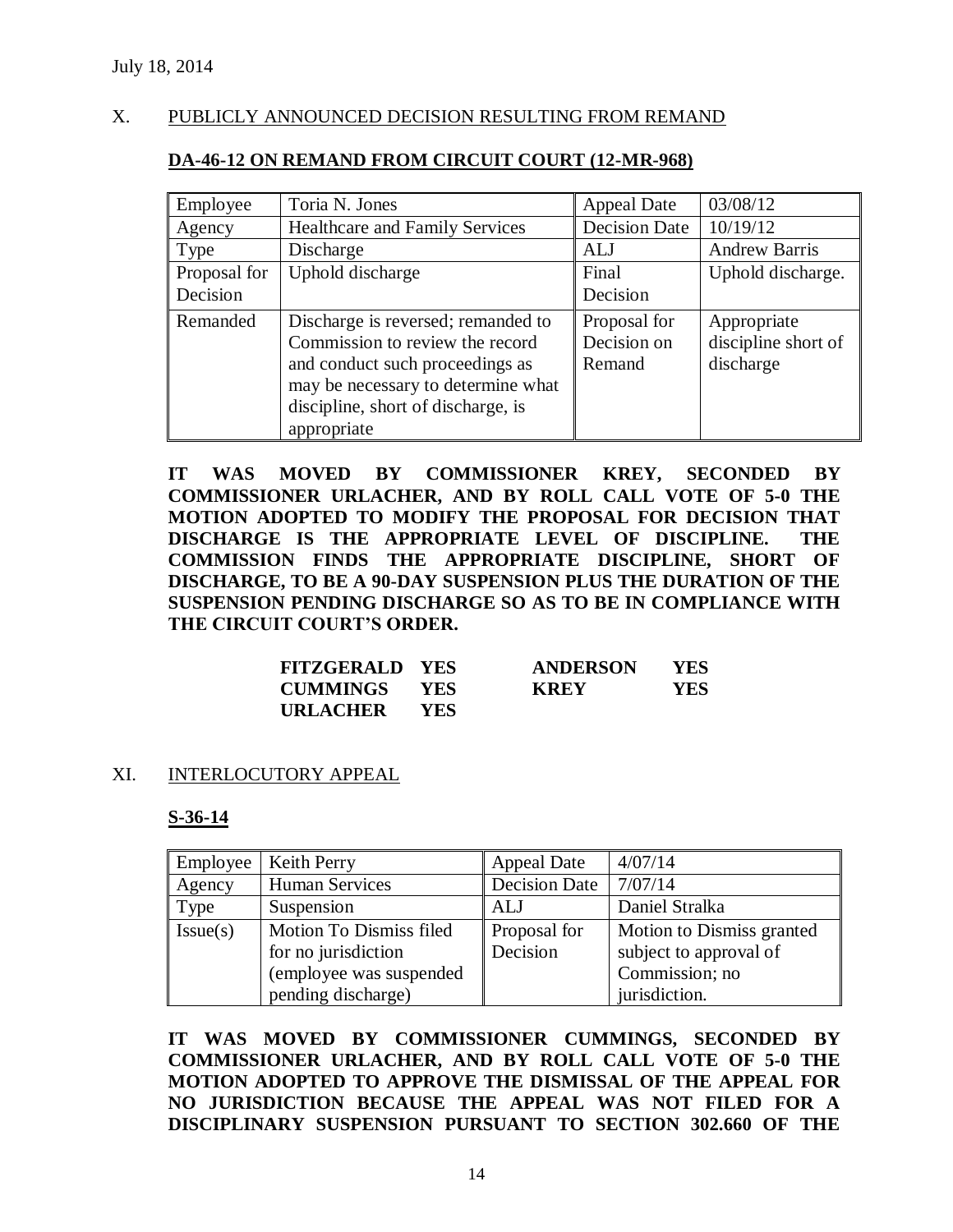# **PERSONNEL RULES, BUT A SUSPENSION PENDING DISCHARGE PURSUANT TO SECTION 302.710 OF THE PERSONNEL RULES.**

| <b>FITZGERALD YES</b> |       | <b>ANDERSON</b> | <b>YES</b> |
|-----------------------|-------|-----------------|------------|
| <b>CUMMINGS YES</b>   |       | <b>KREY</b>     | YES        |
| <b>URLACHER</b>       | - YES |                 |            |

### XII. PUBLICLY ANNOUNCED DECISION RESULTING FROM APPEAL

### **DA-27-14**

| Employee    | Rodney E. Walker   Appeal Date |                     | 2/21/14                         |
|-------------|--------------------------------|---------------------|---------------------------------|
| Agency      | <b>Human Services</b>          | Decision Date       | 7/03/14                         |
| Appeal Type | Discharge                      | <b>Proposal</b> for | 90-day suspension plus duration |
| ALJ         | <b>Andrew Barris</b>           | Decision            | of suspension pending discharge |

**IT WAS MOVED BY COMMISSIONER ANDERSON, SECONDED BY COMMISSIONER KREY, AND BY ROLL CALL VOTE OF 5-0 THE MOTION ADOPTED TO AFFIRM AND ADOPT THE PROPOSAL FOR DECISION OF THE ADMINISTRATIVE LAW JUDGE THAT THE WRITTEN CHARGES FOR DISCHARGE HAVE BEEN PROVEN AND WARRANT A 90-DAY SUSPENSION PLUS THE DURATION OF HIS SUSPENSION PENDING DISCHARGE FOR THE REASONS SET FORTH IN THE PROPOSAL FOR DECISION.**

| <b>FITZGERALD YES</b> |            | <b>ANDERSON</b> | YES. |
|-----------------------|------------|-----------------|------|
| <b>CUMMINGS</b>       | <b>YES</b> | <b>KREY</b>     | YES. |
| URLACHER              | <b>YES</b> |                 |      |

### XIII. APPEALS DISMISSED WITH NO DECISIONS ON THE MERITS

### **DA-31-14**

| Employee | Andrew R. Garrett | Appeal Date                  | 3/17/14               |
|----------|-------------------|------------------------------|-----------------------|
| Agency   | Revenue           | Decision Date                | 7/08/14               |
| Type     | Discharge         | <b>Proposal for Decision</b> | Dismissed; withdrawn. |

### **DA-45-14**

| Employee | Tammy S. Shehorn | Appeal Date           | 5/27/14               |
|----------|------------------|-----------------------|-----------------------|
| Agency   | Human Services   | Decision Date         | 7/07/14               |
| Type     | Discharge        | Proposal for Decision | Dismissed; withdrawn. |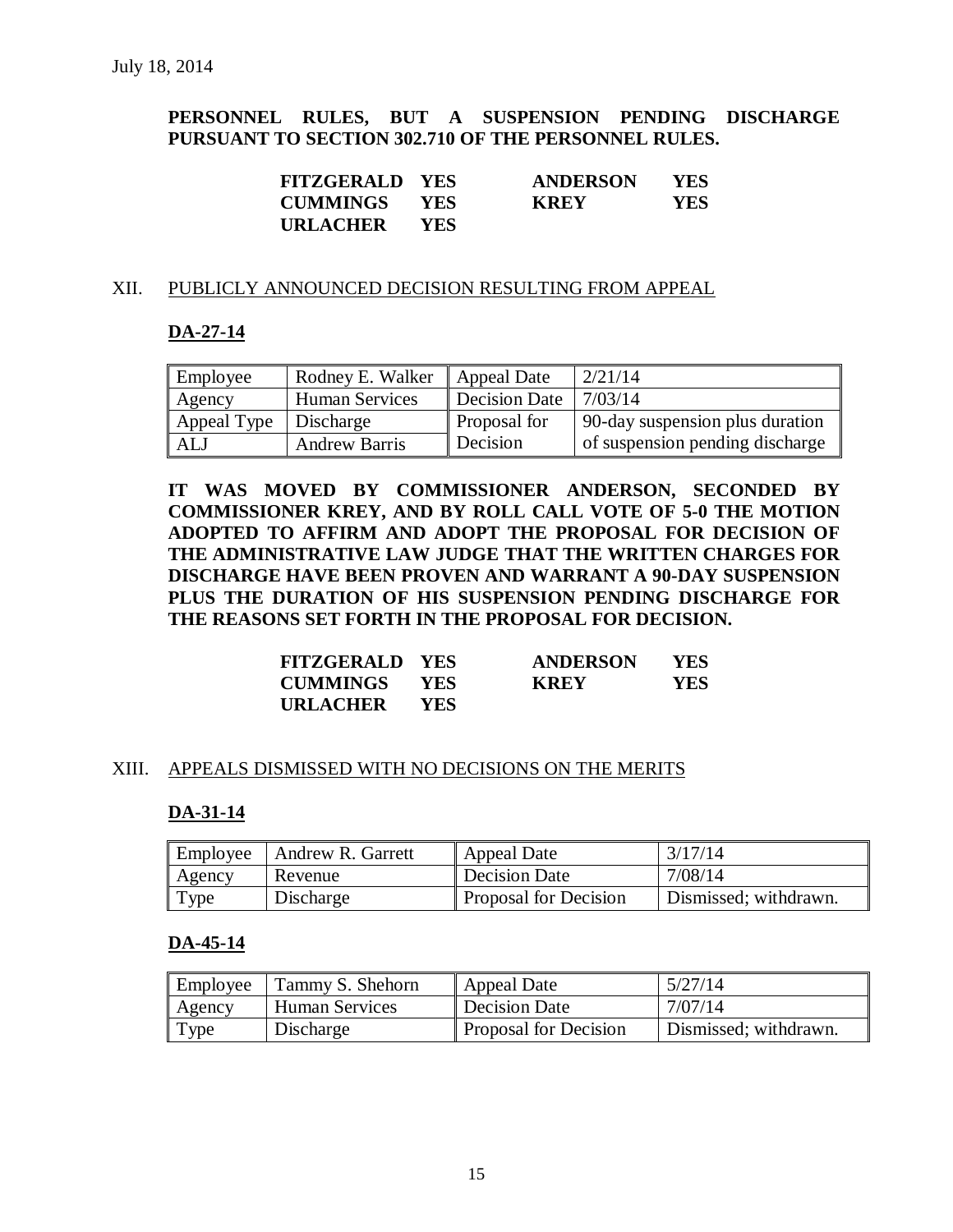**IT WAS MOVED BY COMMISSIONER KREY, SECONDED BY COMMISSIONER CUMMINGS, AND BY ROLL CALL VOTE OF 5-0 THE MOTION ADOPTED TO AFFIRM AND ADOPT THE PROPOSALS FOR DECISION OF THE ADMINISTRATIVE LAW JUDGE TO DISMISS THE GARRETT AND SHEHORN APPEALS.**

| <b>FITZGERALD YES</b> |            | <b>ANDERSON</b> | YES |
|-----------------------|------------|-----------------|-----|
| <b>CUMMINGS</b>       | <b>YES</b> | <b>KREY</b>     | YES |
| <b>URLACHER</b>       | <b>YES</b> |                 |     |

### XIV. CONSIDERATION OF RESCHEDULING THE AUGUST AND SEPTEMBER 2014 **MEETINGS**

**IT WAS MOVED BY COMMISSIONER KREY, SECONDED BY COMMISSIONER URLACHER, AND THE MOTION ADOPTED 5-0 TO CHANGE THE CALENDAR YEAR 2014 MEETING SCHEDULE IN THE FOLLOWING MANNER:**

- **THE LOCATION OF THE AUGUST 15 MEETING WILL BE IN THE COMMISSION'S SPRINGFIELD, ILLINOIS OFFICE AND WILL CONVENE AT 10:30 A.M.**
- **THE LOCATION OF THE SEPTEMBER 19 MEETING WILL BE IN THE COMMISSION'S CHICAGO, ILLINOIS OFFICE AND CONVENE AT 11:00 A.M.**

#### XV. STAFF REPORT

Executive Director Daniel Stralka reported that:

- In accordance with the Commissioner's direction, Commission staff sent a letter under the Chairman's signature to the Director of Central Management Services on June 26 seeking information as to the status of Rules grievances. There has been no response to that request.
- On July 3, 2014 the Governor's Office sent a memo to all agencies, boards and commissions under the jurisdiction of the Governor reinforcing his commitment to the principles of the *Rutan* decision. The Administration was taking several actions to ensure that happens including ensuring that *Rutan*-exempt employees are performing duties consistent with their position descriptions. Executive Director Stralka noted that this was consistent with the Auditor General's recommendation to the Commission back in 2010 to monitor Section 4d(3) exempt positions to ensure that the duties being performed match the position description. He and Assistant Executive Director Barris had started to design such a process when the departure of the Commission's Chief Fiscal Officer put it on hold. Commissioner Cummings then commented on the large number of exempt positions and concerns that the State has